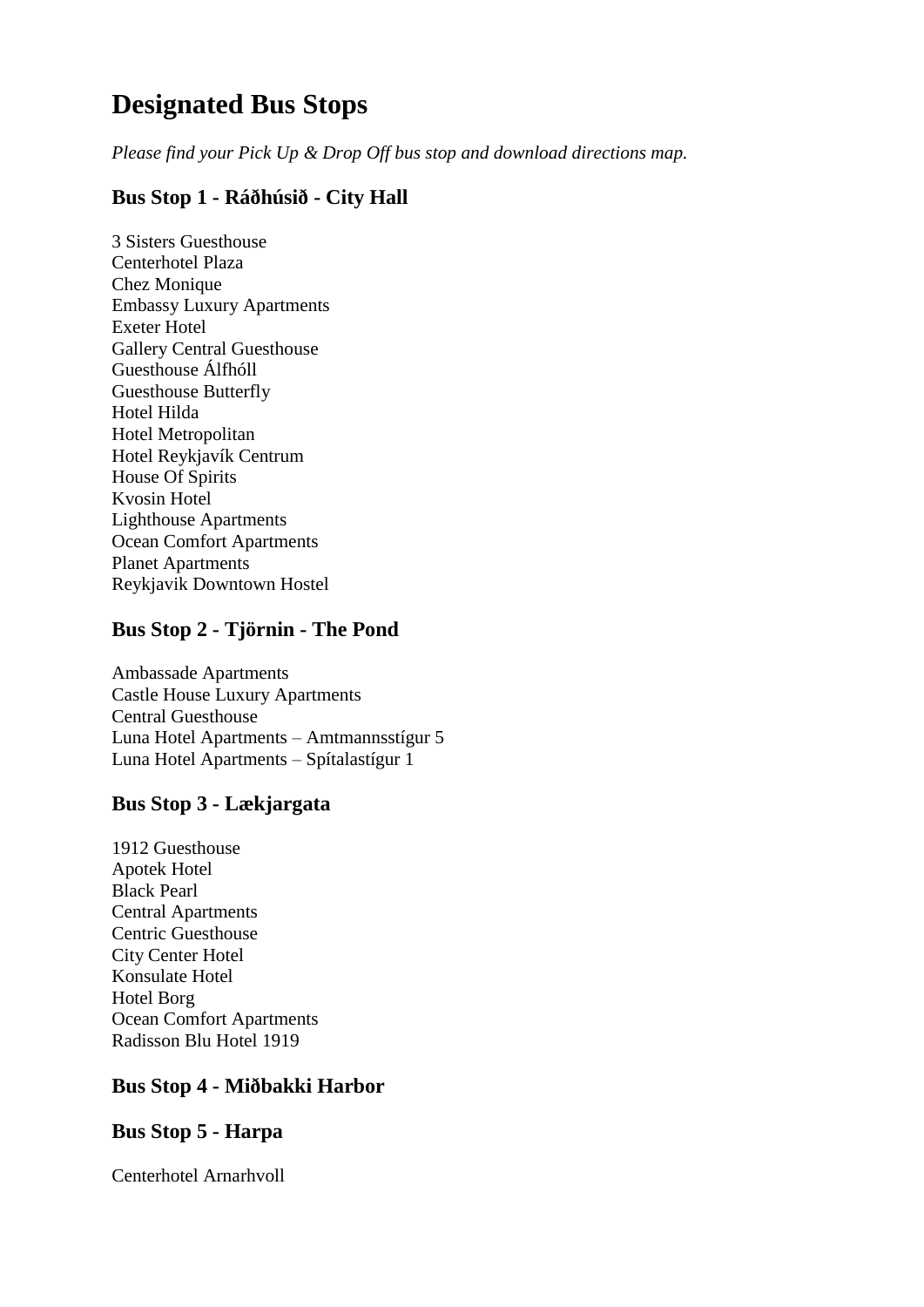#### **Bus Stop 6 - Safnahúsið - The Culture House**

101 Hótel 41 – A Townhouse Hotel Apartment K – Hverfisgata 14 Apartment K – Ingólfsstræti 1a Apartment K – Skólastræti 1 Apartment K – Þingholtsstræti 2-4 Canopy Reykjavík | City Centre Centerhotel Skjaldbreið Centerhotel Þingholt Loft Hostel Hótel Frón ION Hotel Ísland Apartments Old Charm Reykjavik Apartments Reykjavik Residence Hotel Room With A View Sand Hotel The Swan House Reykjavik Apartments

## **Bus Stop 8 - Hallgrímskirkja**

Eric The Red Guesthouse Forsæla Apartments Freyja Guesthouse Gest Inn Guesthouse Aurora Hostel B47 Hotel Leifur Eiríksson Hotel Óðinsvé Inga's New Guest Apartments Loki 101 Guesthouse Luna Hotel Apartments – Baldursgata 36 Mengi Apartments Our House Guesthouse SUNNA Guesthouse Villa Guesthouse

## **Bus Stop 9 - Snorrabraut**

Centerhotel Laugavegur Skuggi Hotel

#### **Bus Stop 10 - Hlemmur**

4th Floor Hotel 100 Iceland Hotel 101 Guesthouse Alda Hotel Reykjavik Alfred's Apartments Apartment K – Laugavegur 74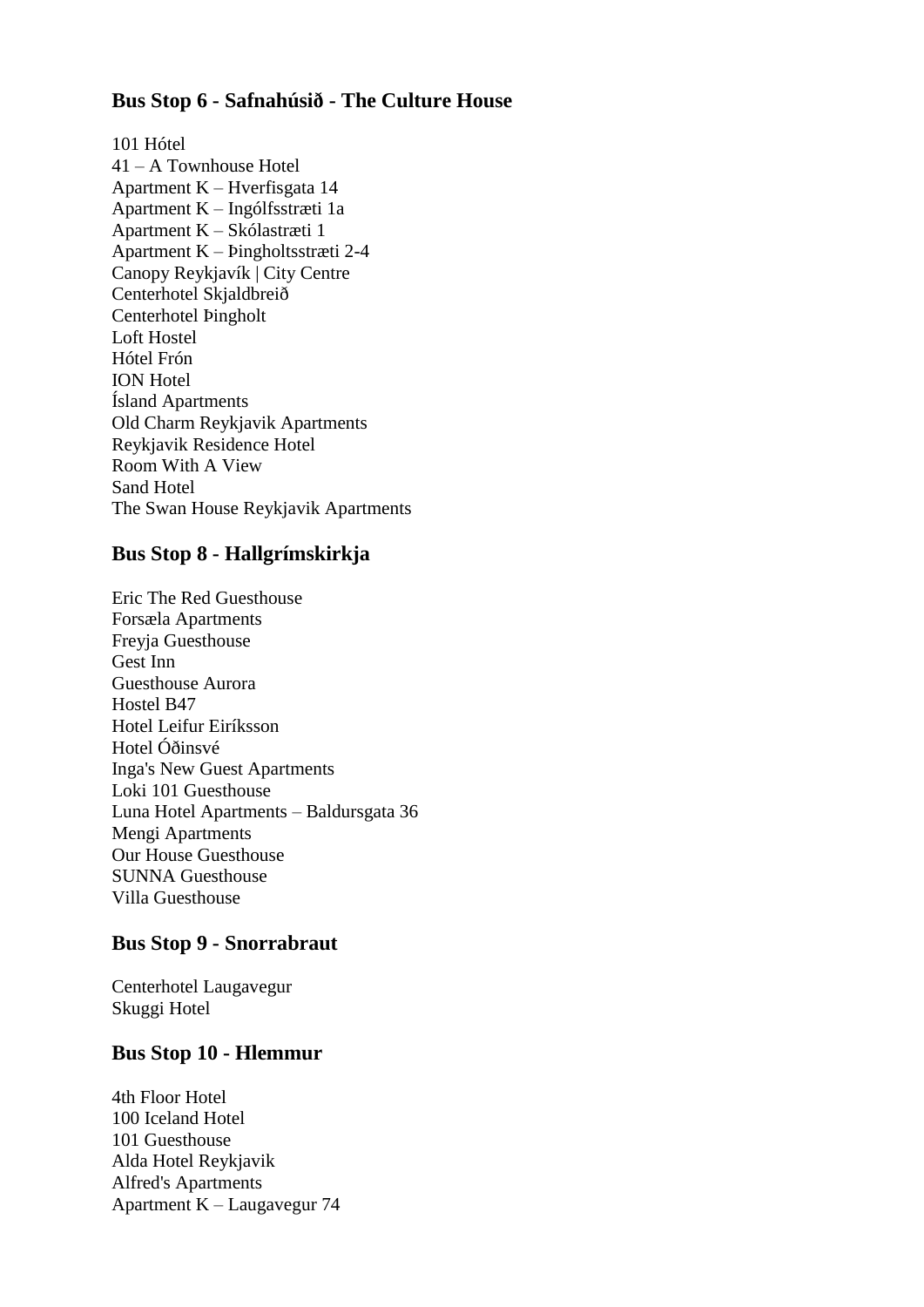Apartment K – Laugavegur 85-86 City Comfort Apartments Guesthouse Von Heida's Home Hlemmur Apartments Hlemmur Square Luna Hotel Apartments – Laugavegur 86 OK Hotel Reykjavik4you Apartments – Laugavegi 85 Stay Apartments - Laugavegur 139

#### **Bus Stop 11 - Austurbær**

Grettisborg Apartments Guesthouse Reykjavik 101 Guesthouse Snorri Reykjavik Hostel Village Stay Apartments Grettisgata

#### **Bus Stop 12 - Höfðatorg**

Fosshótel Reykjavík Storm Hotel Tower Suites

#### **Bus Stop 13 - Rauðarárstígur**

Centerhotel Miðgarður Downtown Reykjavik Apartments Fosshótel Rauðará Fosshótel Lind Guesthouse Pávi Stay Apartments Einholt

#### **Bus Stop 14 - Skúlagata**

101 Skuggi Guesthouse Alfred's Studios Apartment 37 Apartment K – Bergstaðastræti 12 Apartment K – Bergstaðastræti 3 Apartment K – Hverfisgata 37 Apartment K – Laugavegur 46 Apartment K – Lindargata 60 Apartments Aurora Black Tower Centerhotel Klöpp Domus Guesthouse Gray Tower Guesthouse Óðinn Guesthouse Turninn Luna Hotel Apartments – Laugavegur 37